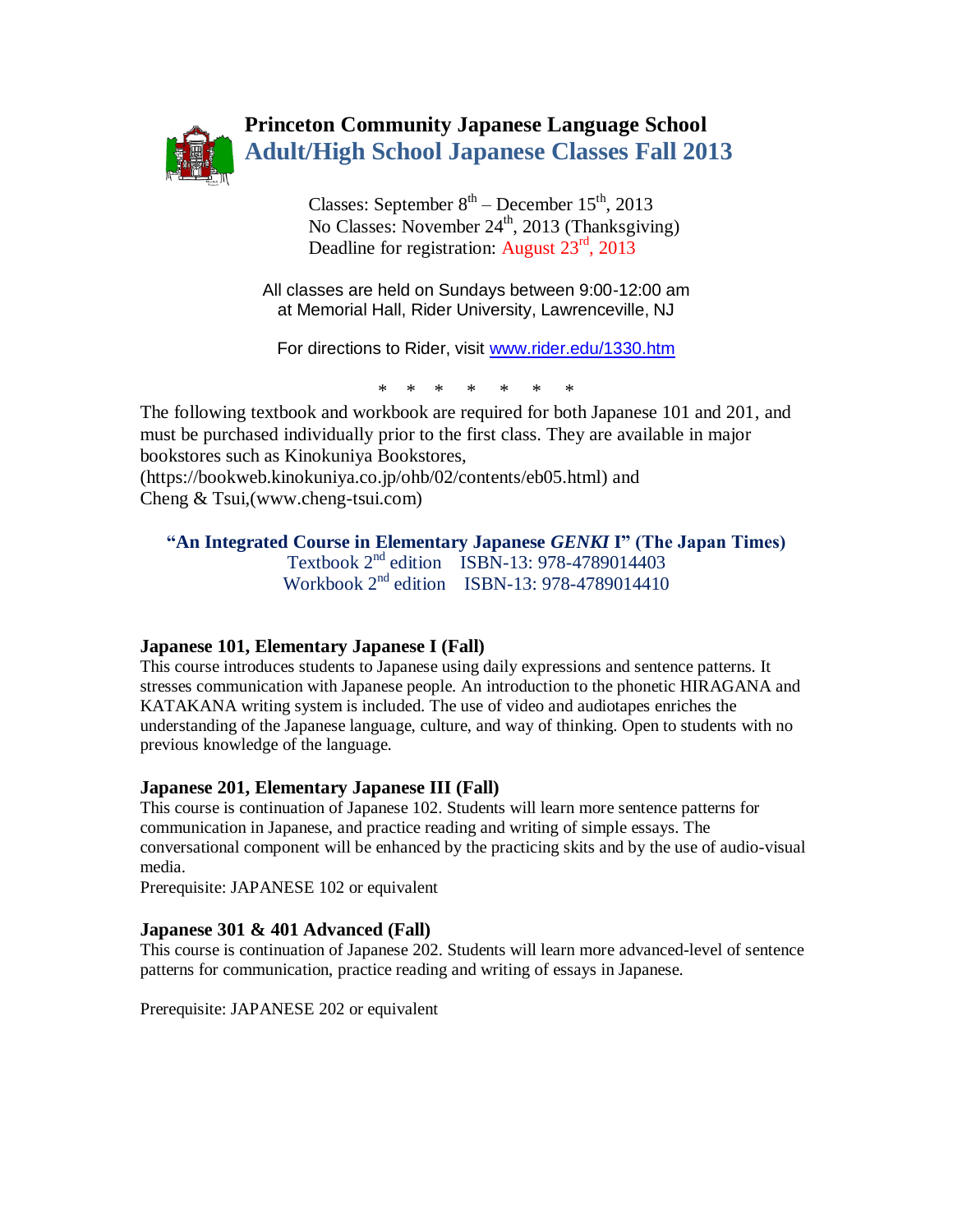# ◇**General Information**

- ・Classes may be canceled subject to enrollment.
- ・These courses may qualify for high school world language credit.

|                             | <b>Total Fee:</b> | \$543.00                                                         |
|-----------------------------|-------------------|------------------------------------------------------------------|
| $\Diamond$ Tuition and Fees | Tuition:          | Registration: \$ 30.00 (collected from all students)<br>\$513.00 |
|                             |                   |                                                                  |

# ◇**To Register**

Please print out the registration form and send it in with your check (made payable to PCJLS) for tuition and registration to:

> **P C J L S Attn: Adult Fall 2013 14 Moore Street Princeton, NJ 08542-6910**

# ◇ **Fall 2013Calendar**

August 23: Deadline for Mail-in Registration September 8: Classes begin September 13: Last Day for 50% refund. No refund after this date. November 24: Thanksgiving – No School December 15: Last day of the Fall Semester

*Note: Please note that all students have to present your receipt at your first class as a proof of your payment. Without your receipt, you may be asked to leave the class.*

 $\Diamond \Diamond \Diamond$ 

For questions, please use the following e-mail addresses: For curricular questions: [office@pcjls.org.](mailto:office@pcjls.org) For administrative questions: [office@pcjls.org](mailto:office@pcjls.org)

Registration for Fall 2013 (PDF)